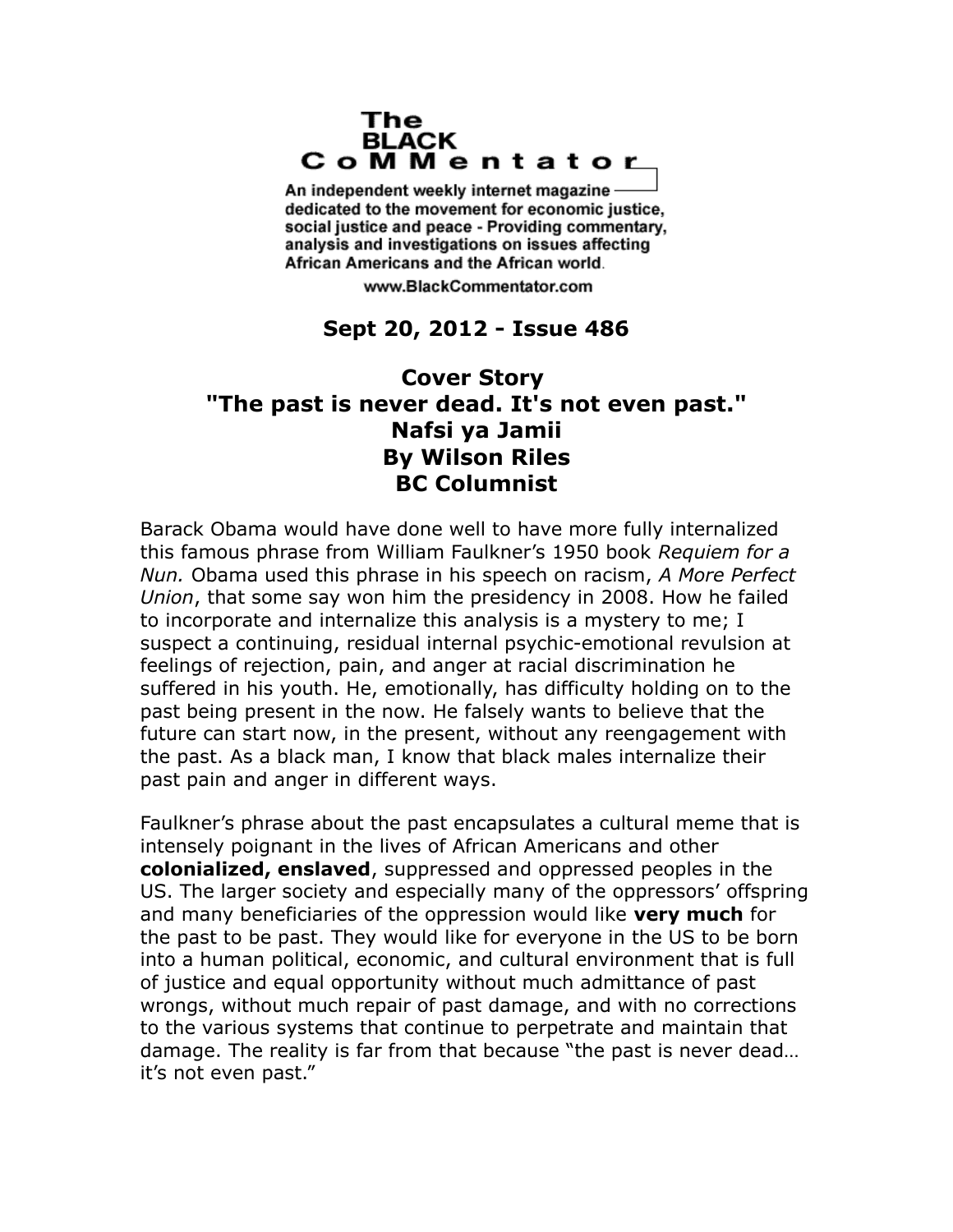Obama's 2008 speech was masterful in reiterating past wrongs without assigning agency to the perpetrators **or** – even more importantly – assigning agency to those aspects of our systems that still carry and maintain racism. The speech's intent was the rejection of the **emotionality** – not the historical substance – of candidate Obama's pastor, Rev. Jeremiah Wright. Specific segments of the intellectually powerful, evocative, and emotional sermons of Rev. Wright were almost endlessly looping on the Internet and were being repeatedly rebroadcast in the commercial media. I can hear the Reverend now: "God Dam America!" for what you did and are doing to people-of-color. The presidential candidate's speech formally cut all relationship with his pastor and suggested that the problems of racism in the US could be addressed by folding in black **community** concerns and deficits in to the struggle to resolve the general deficits experienced by any person or group in the US. In other words, "quiet down and wait your turn." In other words, "trust me…let me get this presidency and, of course, I am going to take care of you while I take care of everyone else." Blacks have heard **that** tale many times in our history.

The *A More Perfect Union* speech was delivered on March 18, 2008 in Philadelphia before an audience at the National Convention Center with frequent references to the Constitutional Convention that had taken place there in 1787. That was the moment in our history when it was formally decided that blacks and women would not be able to vote and the historical moment when it was decided that black bodies would be counted as 3/5ths of a white body for population counts to define state representation in Congress. [Because of the decisions made at that place and time, **most** free or escaped blacks **fought for the British Crown** which was rapidly moving toward the abolition of the slave trade (1807).]

Obama expressed a tragic lack of understanding of how the past does not go away that easily. He castigated Wright for his view that "…sees white racism as endemic, and that elevates what is wrong with America above all that we know is right with America." Obama went on to say that Wright's views were "not only wrong but divisive... at a time when we need unity." Obama needed **the appearance** of unity for the sake of the easily scared and sometimes frozen by guilt white liberals who he wanted to vote for him; but, **Rev. Wright was and is right**. Racism is endemic both in terms of conscious and unconscious racism in continuing pockets in the population and it is more extensively endemic through the functioning of public and private **systems** that produce racist results. **It is Obama that is wrong.**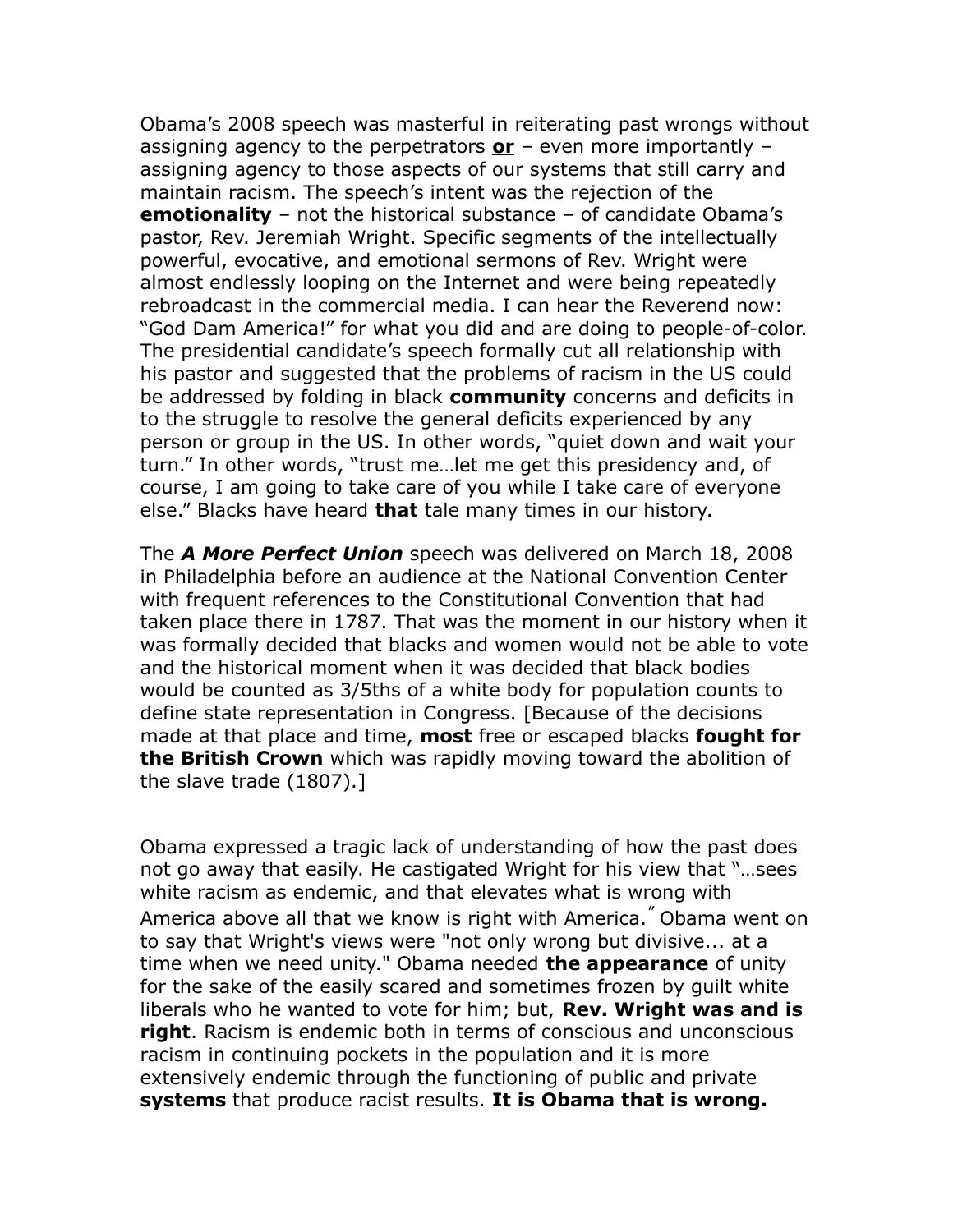**Neither** the US' wrongs **nor** the US' rights should be elevated above the other; the Both/And paradigm, not the frequently inaccurate and misleading Either/Or paradigm, provides the more reality based logical paths to justice, equality, and peace.

Obama – like Romney – is adrift in a collection of cultural memes that include preferences or emphases for the use of the Either/Or paradigms. Our political and electoral system – probably more than any such system in the world – glorifies and deeply epitomizes the Either/Or paradigm. Those who participate as candidates, activists, or voters are massively, mentally pushed in to Either/Or understandings and Either/Or decisions despite the unreality of it all. Because of the multicultural nature of his life, Obama and many people-of-color in the US are both better able to deal with the subtleties and nuances that arise in the real world where perspectives, framings, and conflicting truths exist. People-of-color, with multiple identities, and multiple cultural foundations are better able to articulately switch between the utterances, postures, and memes of different cultures. These mental, cultural skills have been well displayed by many over the years and they give advantage for personal advancement in a multicultural environment. However, the Obama's, the Oprah's, and the other colorline-breaking **Firsts** have historically **changed little** when it comes to systemic racism. The President has spent more than three years learning some hard lessons about the endemic nature of false Western cultural paradigms, vampire-like corporate memes, and facing massively resistant camouflaged racism.

One of the cultural behaviors that "educated Negros" like Barack Obama take on is voluntary suppression of their emotions, especially their anger. Western culture associates emotions with women, with "primitive" savage people, and with a lack of intellect. The President's legendary "coolness" under fire must derive from this practiced emotional suppression and the rechanneling of emotion into intellectual activity. Cornel West and Michael Eric Dyson have the brilliance to re-inject emotion into their speech without increased volume or angry tones by their choice of sharp edged terminology and evocative phrasing. Obama, whose caretaker grandmother stated her fear of walking down the street past a black man and who openly expressed her racism in his face, built up mental insulation between himself and his emotions.

Candidate Obama stated of Rev. Wright that "…anger is not always productive...it keeps us from squarely facing our own complicity in our condition, and prevents the African-American community from forging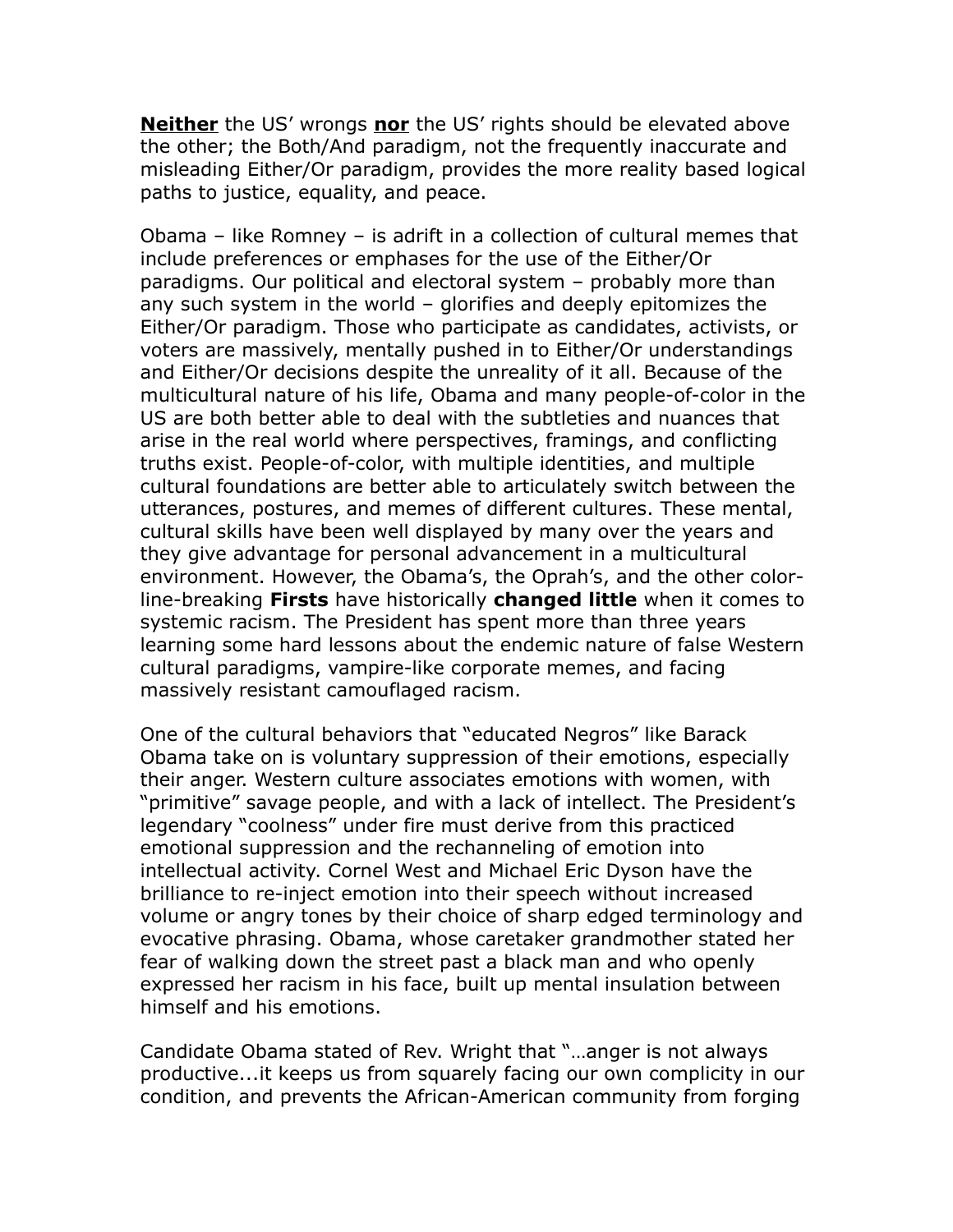the alliances it needs to bring about real change. But the anger is real; it is powerful; and to simply wish it away, to condemn it without understanding its roots, only serves to widen the chasm of misunderstanding that exists between the races." Obama clearly understands that our justified anger must be engaged but he offers no direction for that. Anger is a natural mental process that, in certain circumstances, healthy human minds and bodies experience. I think that Obama engaged his anger for decades **vicariously** through the powerful, evocative sermons of Rev. Jeremiah Wright; but for the sake of an election, he cut that off and offered no substitute. Having a black President is not a substitute for exorcising the racist past that is still with us fully but more subtly as Obama learned.

There can be little doubt that our past racist history has significantly blunted Obama's presidency. He is disrespected like no previous president **from** the clear disdain from the British and Israeli Prime Ministers **to** the persistent, ridiculous myths about his birth and religion **to** the "you liar" shout-out on the floor of Congress during State of the Union Address **to** being physically bear hugged and picked up by a stranger at a campaign event without the intervention of the Secret Service. His efforts to have folks respectfully come together around mutual concerns – even using previously agreed on solutions – has been strongly rejected by a significant portion of mostly the white male population.

Recognizing the need to exorcise racist differences, the South African ANC (who would now be labeled terrorist) leaders took that nation through the long and **emotional** process of The Truth and Reconciliation Commission. Most point to this process as successful even though it was flawed and did not fully implement the **reparations** pledges of the legislation. Congressman Conyers' bill for a study of the on-going impacts of slavery and discrimination has – after more than twenty years – not even reached Congressional committee discussion level. Clinton ("the first black President") attempted a poorly resourced national dialog on race. Clinton, at least, deserves credit for trying. Obama's administration has seriously suffered from racism. He lacks support from the population pool where racism is most virulent: uneducated white males. Progressive, antiracist political activists are settling for the kinds of institutional reform that can lift the mostly white middle class but that does not address the generational impacts of injustices of the past that are manifest in enormous (stolen) wealth differences rather than income differences. It is time that somebody exhibited a little healthy anger combined with the wisdom of *revolutionary patience* to achieve fundamental